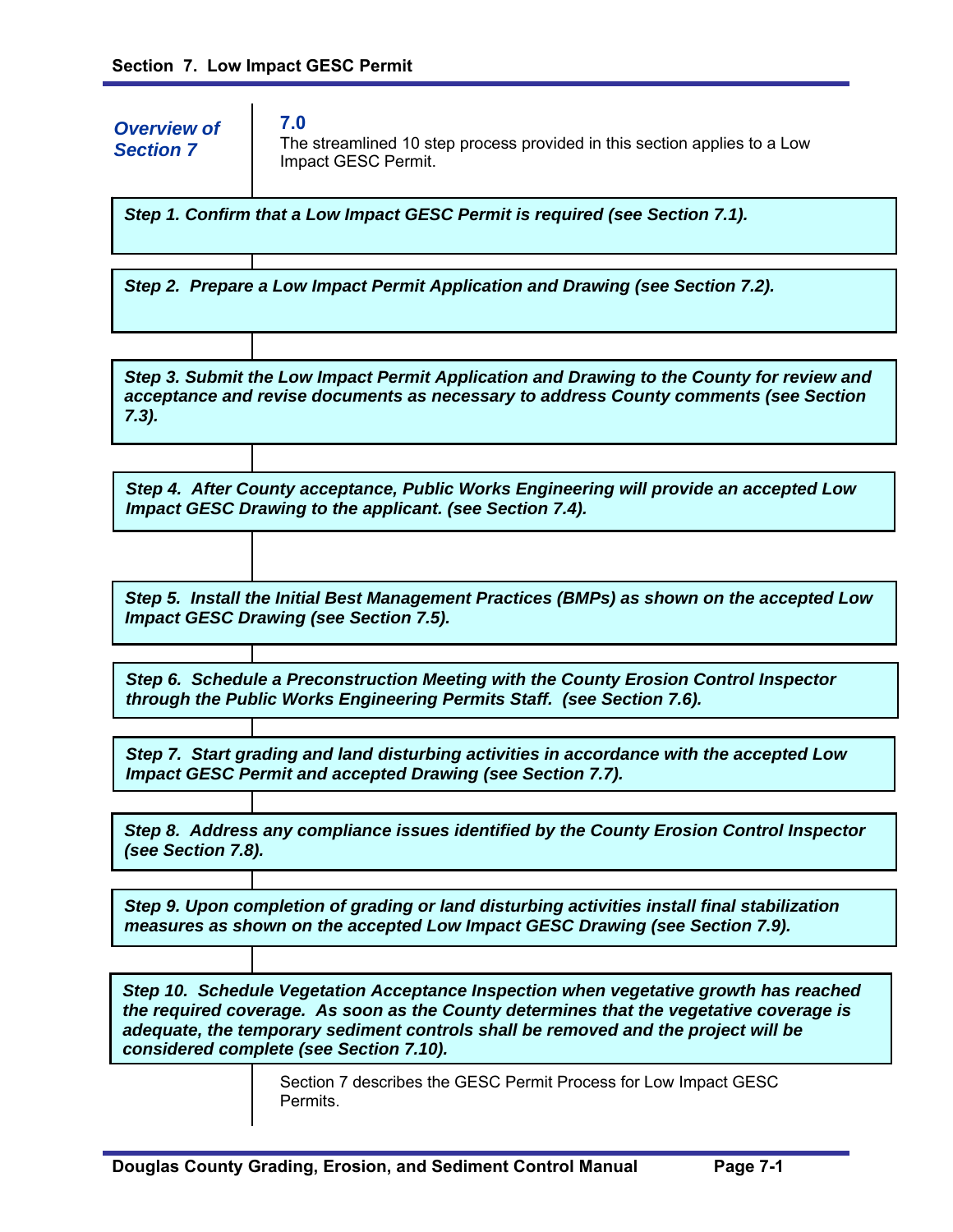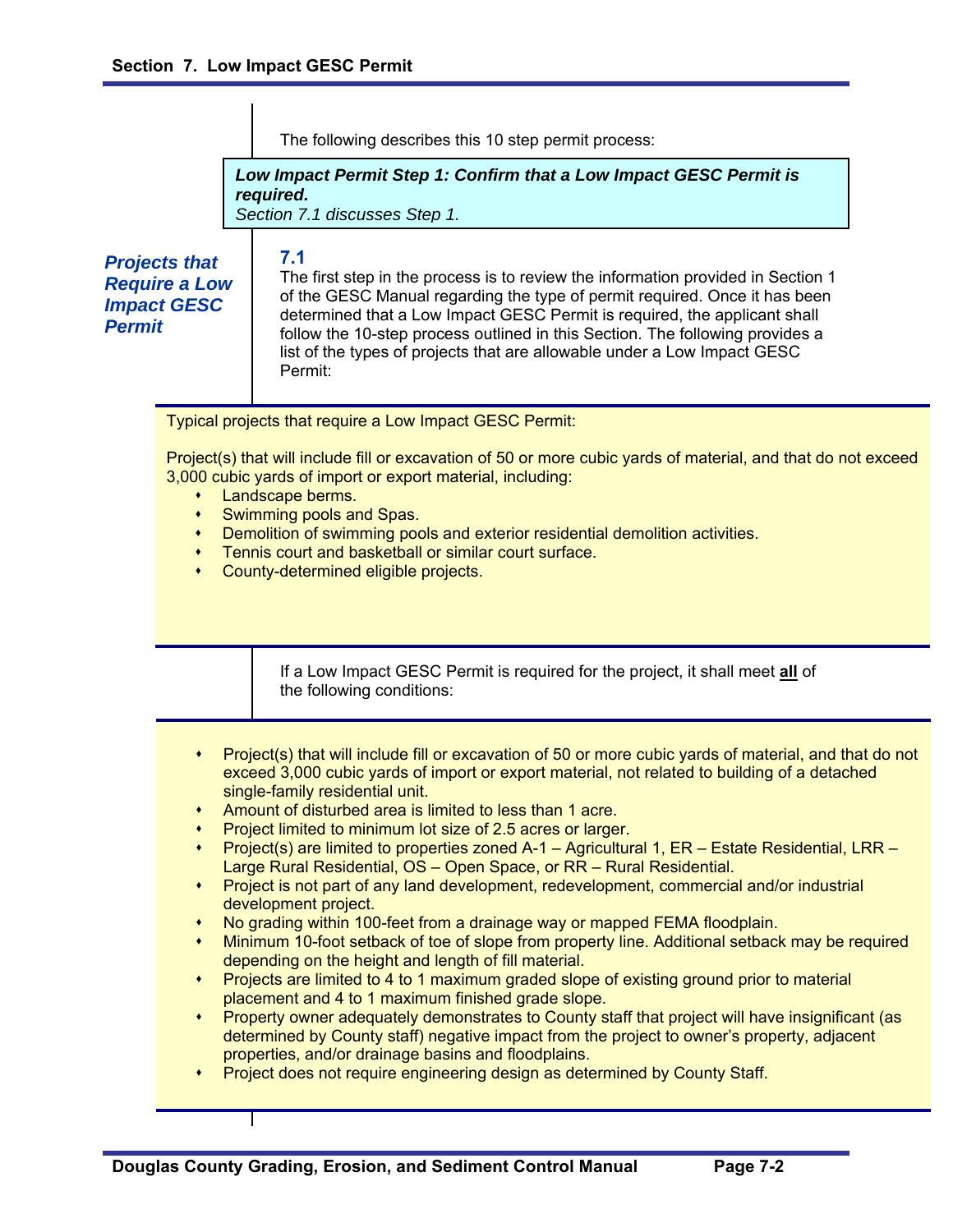$\boldsymbol{\theta}$ **Information**  formation

*Even though the Low Impact GESC Permit offers streamlined application and inspection procedures, the erosion and sediment control practices discussed herein shall be adhered to and penalties for noncompliance will apply.* 

Public Works Engineering can be contacted to clarify GESC Permit requirements and interpret which GESC Permit, if any, applies to a particular project. Contact information is provided in Appendix A.



*The Low Impact GESC Permit issued for a rural residential property to construct a small berm (grading in progress).*

A Low Impact GESC Permit does not require GESC Drawings to be prepared or stamped by a Professional Engineer because typically the work does not involve engineering design.

Even with streamlined application and inspection procedures, the erosion and sediment control practices discussed herein shall be followed. If the County finds a Low Impact Permittee to be noncompliant, a Stop Work Order may be issued in accordance with Section 5.10.3 of this Manual.



*Low Impact Permit Step 2: Prepare a Low Impact Permit Application and Drawing.* 

*Section 7.2 discusses Step 2.* 

## *Low Impact GESC Permit Application and Drawings*

## **7.2**

**7.2.1 Low Impact Permit Application Requirements**. For Low Impact Permits, GESC Drawings shall be accompanied by a completed Low Impact GESC Permit Application (a copy of the application form is included in Appendix J). No GESC Report is required for the Low Impact Permit, but the application form requires descriptive information regarding the proposed project.

**7.2.2 Low Impact Drawing Requirements**. The following drawings shall be prepared and submitted to the County.

- 1. General location map Indicating the general vicinity of the site location, including all roadways and north arrow.
- 2. Detailed drawing showing:
	- North arrow.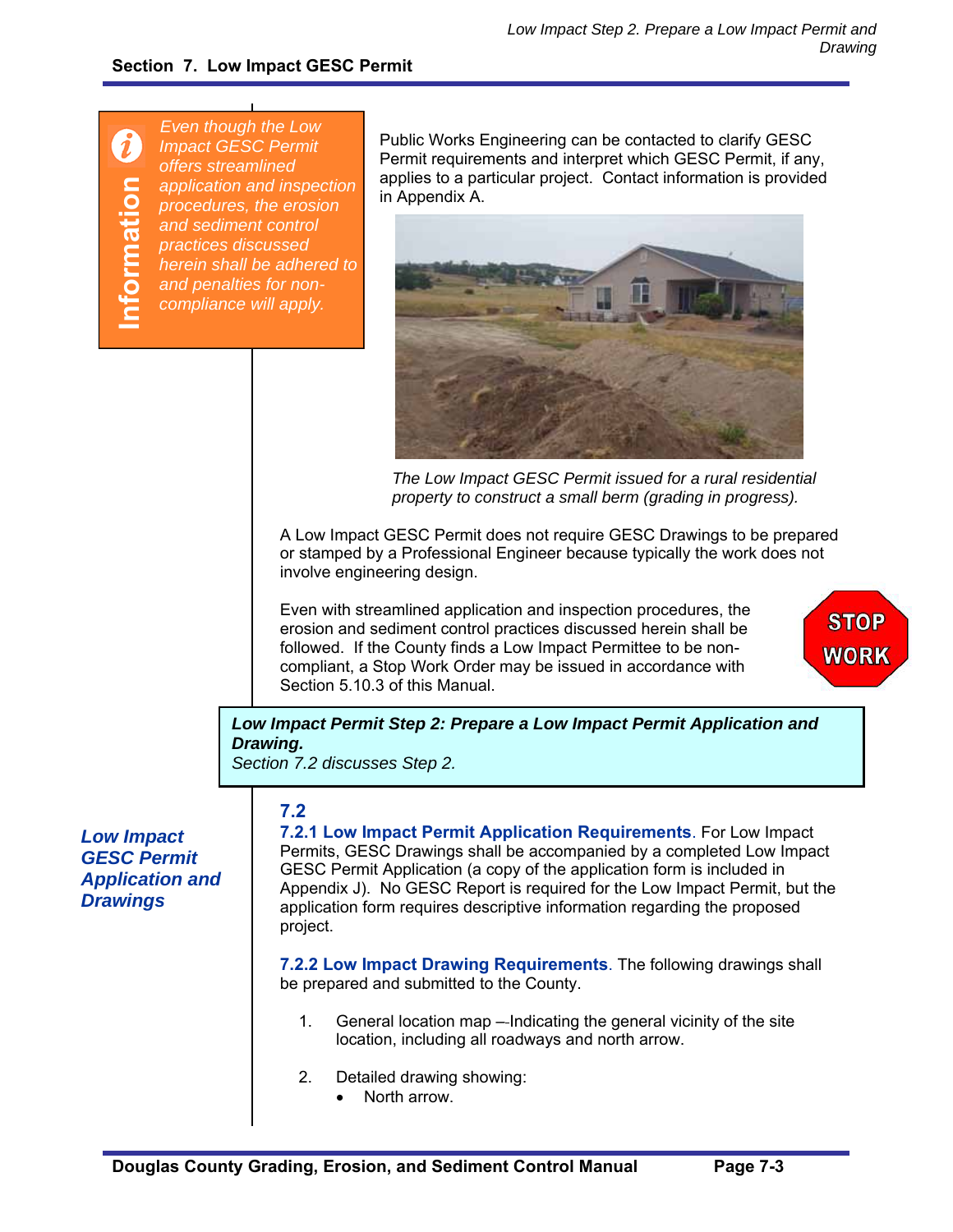|                                                                                                                                                                                                                                                                                                                                                                                                                                                                                                                                                                                           |  | Approximate scale of drawing.<br>Limits of grading and construction.<br>Property lines.<br>General Topography.<br>Directional flow arrows which indicate where stormwater runoff<br>enters and exits the site.<br>Any existing floodplain on the property.<br>Erosion and sediment control Best Management Practices<br>(BMPs) in accordance with the GESC Manual.<br>Percent slope for existing and proposed slopes.<br>$\bullet$<br>Height and width of berms, if applicable.<br>For projects on residential properties 2.5 acres or larger that are<br>$\bullet$<br>adding impervious area, the drawing shall include the calculated<br>final total (percent) site imperviousness. |                                                                                                                                                                                                                                                                             |
|-------------------------------------------------------------------------------------------------------------------------------------------------------------------------------------------------------------------------------------------------------------------------------------------------------------------------------------------------------------------------------------------------------------------------------------------------------------------------------------------------------------------------------------------------------------------------------------------|--|---------------------------------------------------------------------------------------------------------------------------------------------------------------------------------------------------------------------------------------------------------------------------------------------------------------------------------------------------------------------------------------------------------------------------------------------------------------------------------------------------------------------------------------------------------------------------------------------------------------------------------------------------------------------------------------|-----------------------------------------------------------------------------------------------------------------------------------------------------------------------------------------------------------------------------------------------------------------------------|
|                                                                                                                                                                                                                                                                                                                                                                                                                                                                                                                                                                                           |  | The principles described in Section 3 for<br>preparing a GESC Plan also apply to a Low<br>Impact GESC Drawing. Specifically, Section 3.1<br>discusses principles of erosion and<br>sedimentation, Section 3.3 describes 10<br>Elements of an Effective GESC Plan, and<br>Section 3.17 provides design and sizing criteria<br>for BMPs. An example Low Impact GESC<br>Drawing is shown in Appendix C.                                                                                                                                                                                                                                                                                  | Section 3, especially Section 3.3, 10<br>Elements of an Effective GESC Plan,<br>and Section 3.17, Design and Sizing<br>Criteria for BMPs, provides guidance<br>for preparing a Low Impact GESC<br>Drawing.<br>An example Low Impact GESC<br>Drawing is shown in Appendix C. |
|                                                                                                                                                                                                                                                                                                                                                                                                                                                                                                                                                                                           |  | Low Impact Permit Step 3: Submit the Low Impact Permit Application and<br>Drawing to the County for review and acceptance and revise documents<br>as necessary to address County comments.<br>Section 7.3 discusses Step 3.                                                                                                                                                                                                                                                                                                                                                                                                                                                           |                                                                                                                                                                                                                                                                             |
| 7.3<br><b>Submit Low</b><br>After the Low Impact GESC Drawing has been prepared and a Low Impact<br><i><b>Impact</b></i><br>Permit Application form has been filled out and signed, the items shall be<br><b>Application and</b><br>submitted to Public Works Engineering.<br><b>Drawing; Address</b><br><b>County</b><br>The Low Impact GESC Drawing will be reviewed for the effectiveness of the<br><b>Comments</b><br>overall Drawing. After review, written comments may be provided to the<br>applicant for necessary revisions.<br><b>Drawing</b><br>Section 7.4 discusses Step 4. |  |                                                                                                                                                                                                                                                                                                                                                                                                                                                                                                                                                                                                                                                                                       |                                                                                                                                                                                                                                                                             |
|                                                                                                                                                                                                                                                                                                                                                                                                                                                                                                                                                                                           |  | Low Impact Permit Step 4: After County acceptance, pick up Low Impact                                                                                                                                                                                                                                                                                                                                                                                                                                                                                                                                                                                                                 |                                                                                                                                                                                                                                                                             |
|                                                                                                                                                                                                                                                                                                                                                                                                                                                                                                                                                                                           |  | 7.4<br>Once the Low Impact GESC Drawing has been accepted by Public Works<br>Engineering, the Applicant shall pick up the Drawing.                                                                                                                                                                                                                                                                                                                                                                                                                                                                                                                                                    |                                                                                                                                                                                                                                                                             |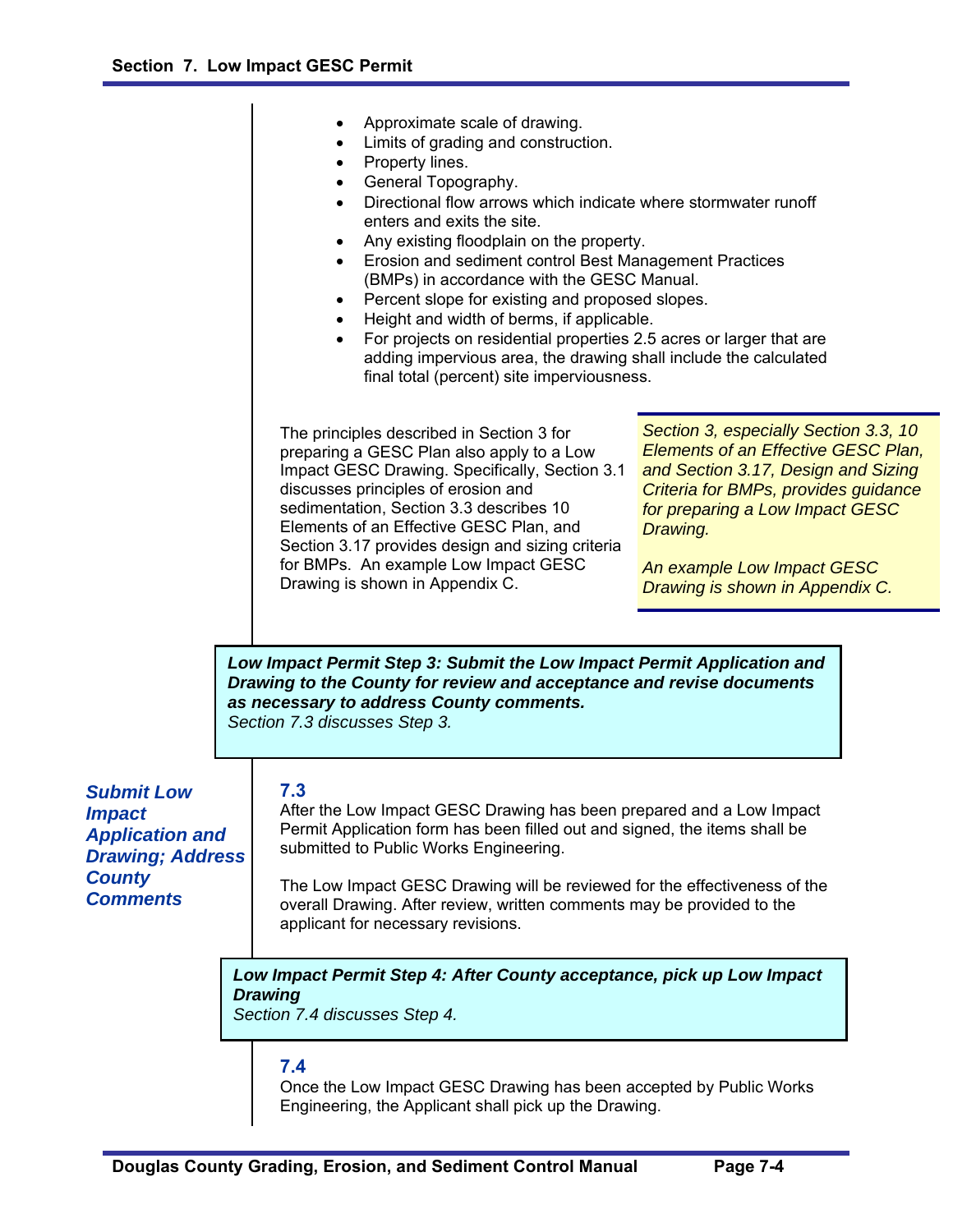|                                                             |  | Low Impact Permit Step 5: Install Initial BMPs on the project site.<br>Section 7.5 discusses Step 5.                                                                                                                                                                                                                                                                                                                                                                                                                                                                                                                                                                                                                                                                                                                                                                       |  |
|-------------------------------------------------------------|--|----------------------------------------------------------------------------------------------------------------------------------------------------------------------------------------------------------------------------------------------------------------------------------------------------------------------------------------------------------------------------------------------------------------------------------------------------------------------------------------------------------------------------------------------------------------------------------------------------------------------------------------------------------------------------------------------------------------------------------------------------------------------------------------------------------------------------------------------------------------------------|--|
| <b>Install Initial</b><br><b>BMPs</b>                       |  | 7.5<br>Install the Initial BMPs shown on the accepted Low Impact GESC Drawing.<br>Section 5, in particular Section 5.7, provides guidance on the correct<br>installation and maintenance of BMPs. The GESC Plan Standard Notes and<br>Details (Appendix B) provide the installation and maintenance requirements<br>for all of the County-approved BMPs.                                                                                                                                                                                                                                                                                                                                                                                                                                                                                                                   |  |
|                                                             |  | Low Impact Permit Step 6: Schedule a Preconstruction Meeting with the<br><b>County Erosion Control Inspector through the Engineering Permits Staff.</b><br>Section 7.6 discusses Step 6.                                                                                                                                                                                                                                                                                                                                                                                                                                                                                                                                                                                                                                                                                   |  |
| <b>Schedule</b><br><b>Preconstruction</b><br><b>Meeting</b> |  | 7.6<br>The Permittee(s) shall contact the Public<br><b>Important</b><br>Works Engineering Permits Staff (see<br>If the Permittee(s) begins work<br>contact information in Appendix A) to<br>on the site (other than installing<br>schedule the on-site Preconstruction<br>the Initial BMPs) prior to<br>Meeting. Three (3) days' notice<br>obtaining an approved Low<br>(business days, not including Saturdays<br><b>Impact GESC Permit, the</b><br>and Sundays) shall be provided to<br>County will issue a Stop Work<br>schedule the meeting. For instance, if<br>Order.<br>the call to the County takes place before<br>3:30 pm on a Monday, the Preconstruction Meeting can be scheduled for the<br>next Thursday. If the call to the County takes place before 3:30 pm on a<br>Thursday, the Preconstruction Meeting will be scheduled for the following<br>Tuesday. |  |
|                                                             |  | Low Impact Permit Step 7: Start grading and land disturbing activities in<br>accordance with the accepted Low Impact GESC Permit Drawing.<br>Section 7.7 discusses Step 7.                                                                                                                                                                                                                                                                                                                                                                                                                                                                                                                                                                                                                                                                                                 |  |
| <b>Begin</b><br><b>Construction</b>                         |  | 7.7<br>After successful completion of the pre-construction meeting with the Douglas<br>County Erosion Control Inspector and upon obtaining the approved Low<br>Impact GESC Permit, construction and land disturbing activities may begin.<br>Grading operations shall be confined to the limits of construction and<br>completed in accordance with the accepted Low Impact GESC Drawing.                                                                                                                                                                                                                                                                                                                                                                                                                                                                                  |  |
|                                                             |  | Low Impact Permit Step 8: Address any compliance issues identified by<br>the County Erosion Control Inspector.<br>Section 7.8 discusses Step 8.                                                                                                                                                                                                                                                                                                                                                                                                                                                                                                                                                                                                                                                                                                                            |  |
|                                                             |  |                                                                                                                                                                                                                                                                                                                                                                                                                                                                                                                                                                                                                                                                                                                                                                                                                                                                            |  |